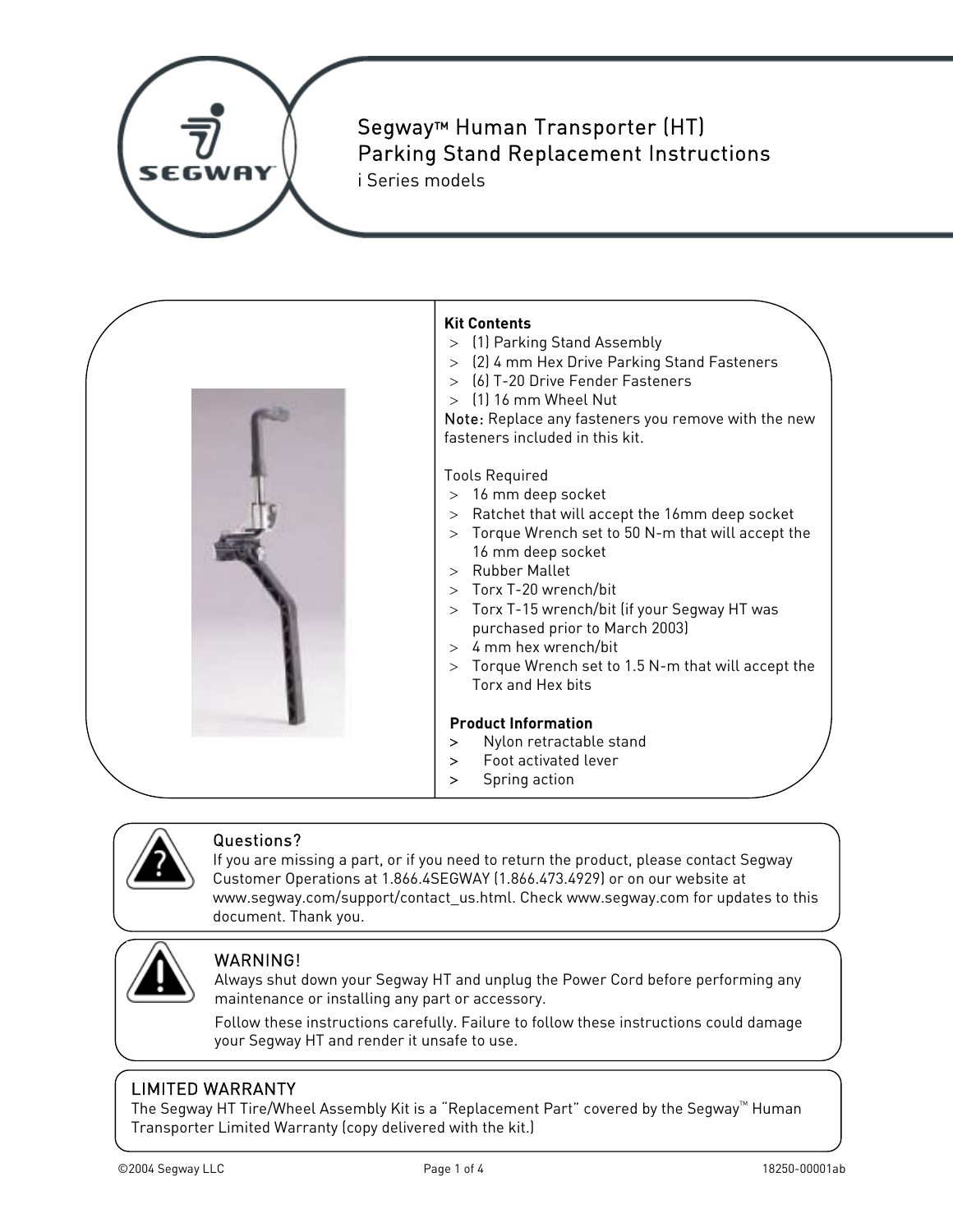## > Removing the Tire/Wheel Assembly

- **Step 1** Make sure the Parking Stand (i Series only) is retracted. Position the Segway HT Wheels on a non-slip surface. Brace the Wheel to be removed so it will not rotate when you loosen the Wheel Nut. You may find it easier to place the Handlebar on the ground.
- Step 2 Loosen the Wheel Nut with a 16 mm deep socket by turning the wrench counterclockwise. (This may require considerable force.) You may need to strike the end of the wrench with a rubber mallet. You can increase your leverage by extending the length of the wrench handle.

Note: Your torque wrench may be designed only for tightening. Check the manufacturer's specifications.

- **Step 3** Tip the Segway HT onto its side with the Wheel you are removing facing up. Rest the other Wheel on a flat, clean, smooth surface (the p Series Wheel is dome-shaped, and is more vulnerable to scratches and rocking unless adequately supported and protected).
- Step 4 Remove the Wheel Nut.
- Step 5 Strike the outside edge of the Tire (not the Wheel!) with a rubber mallet to unseat the Wheel Hub Taper. (This may require multiple attempts as the Wheel Hub Taper is seated tightly into the Gearbox Taper.)
- Step 6 Lift off the Tire/Wheel Assembly.

# > Removing the Fender

- **Step 1** Remove the six Fender fasteners using a T-20 sixlobed bit (Torx T-20) (T-15 Six Lobe bit if your Segway HT was purchased prior to March 2003). The plastic Fender is flexible. Twist the bottom right edge of the fender and flex it away from the Gearbox.
- Step 2 Disengage the mat loop from the Fender.
- Step 3 Remove the Fender.

# > Removing the Parking Stand

Step 1 Remove the two 4 mm Hex Drive Parking Stand fasteners using the "L" shaped Hex Wrench included with your Segway HT.



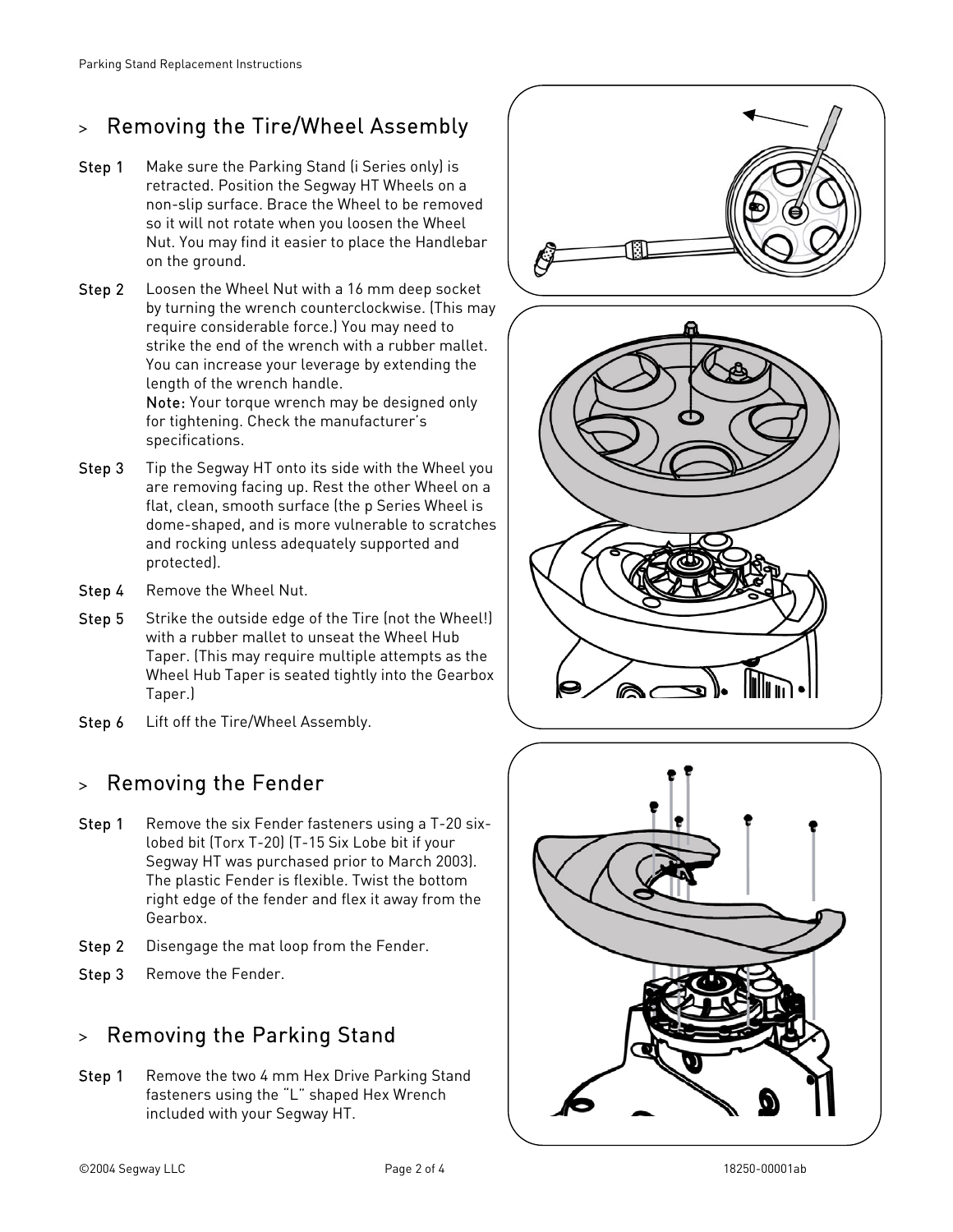- Step 2 Disengage the Parking Stand lever from the Mat.
- **Step 3** Take a moment to review the position of the Parking Stand, as a point of reference for your installation.
- Step 4 Remove the Parking Stand.

## > Installing the Parking Stand

- Step 1 Place the new Parking Stand Assembly against the side of the Platform, aligning the two fastener locations. The extrusion on the Parking Stand bracket will seat into the larger hole beneath the left fastener location.
- Step 2 Thread in the two new 4 mm Hex fasteners. Torque to 0.5 N-m.

### > Installing the Fender

- Step 1 Position the bottom left edge of the Fender into place first. You will need to twist and flex the bottom right edge until it seats flat against the Gearbox. When seated properly, the six fastener locations will align with the fastener locations in the Chassis and Gearbox.
- Step 2 Thread in and finger-tighten the six new Fender fasteners, beginning at the bottom edges of the Fender. Torque to 1.5 N-m using a T-20 six-lobed bit (Torx T-20). Over tightening could strip aluminum threads.
- Step 3 (i Series and e Series models) Reach behind the Fender and reengage the mat loop into the Fender.

### > Installing the Tire/Wheel Assembly

- Step 1 Clean any debris from the outside of the Drive Shaft and the inside of the Wheel Hub Taper using isopropyl alcohol and a clean rag.
- Step 2 Align the Tire/Wheel Assembly with the Wheel Hub Taper over the Drive Shaft. Rotate the Wheel while pressing down until the Wheel seats.
- Step 3 Thread on the Wheel Nut. To reduce the risk of cross threading, use only the socket (without the wrench) to start the Wheel Nut.
- Step 4 Position the Segway HT with the Wheels on a nonslip surface. Brace the Wheel so it will not rotate when you tighten the Wheel Nut; torque to 50 N-m.